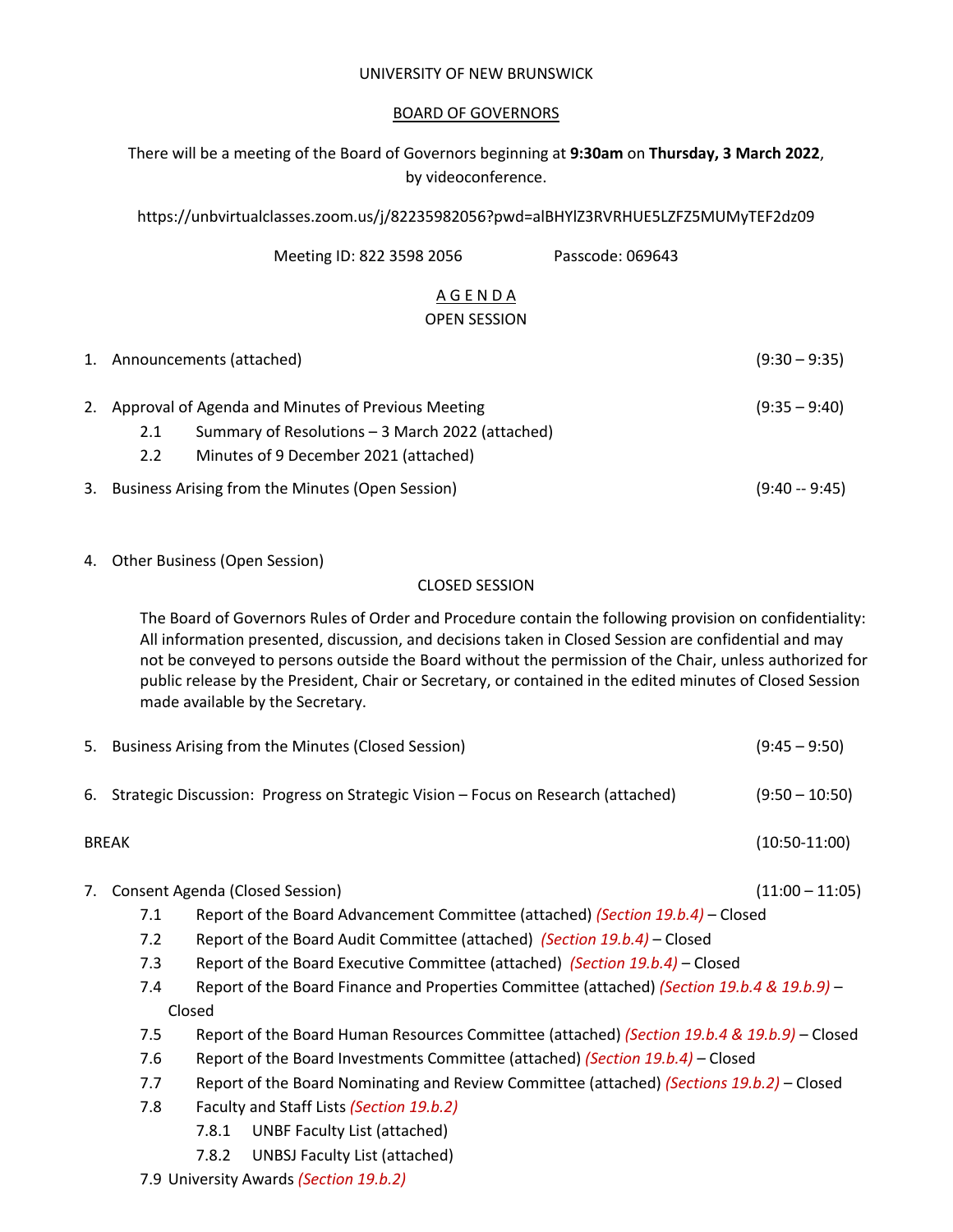- 7.9.1 University Teaching Scholars (to be posted)
- 7.9.2 University Research Scholars (attached)
- 7.9.3 Report of the University Honorary Degrees Committee (attached)
- 8. Other Business (Closed Session)

# OPEN SESSION

- 9. Senates' Business (Please note summary reports of Senates' Business for the (11:05 11:15) January and February meetings of the Senates are provided as part of the attachments to the agenda. In addition, the reports relating to items of Senates' Business are available to Board members on SharePoint. This is an extensive package.)
	- 9.1 11 January 2022 Joint Senates' Items for Information 9.1.1 Health Emergency Planning
	- 9.2 19 and 25 January 2022

Joint Senates' Items for Information

9.2.1 President's Report

Fredericton Senate Items for Information

9.2.2 Report of the Academic Planning Committee

Saint John Senate Items for Information

9.2.3 Report of the Academic Planning & Resources Committee Joint Senates' Items for Approval

- 9.2.4 Report of the Undergraduate Scholarships Committee
- 9.2.5 Report of the School of Graduate Studies

Fredericton Senate Items for Approval

- 9.2.6 Report of the Senate Curriculum Committee
- 9.2.7 Certificate and Diploma Candidates

Saint John Senate Items for Approval

- 9.2.8 Report of the Senate Curriculum Committee
- 9.3 16 February 2022

Joint Senates' Items for Information

9.3.1 Strategic Discussion

Joint Senates' Items for Approval

9.3.2 Report of the Undergraduate Scholarships Committee

Fredericton Senate Items for Approval

9.3.3 Graduation List

9.3.4 Report of the Senate Curriculum Committee

Saint John Senate Items for Approval

9.3.5 Report of the Senate Curriculum Committee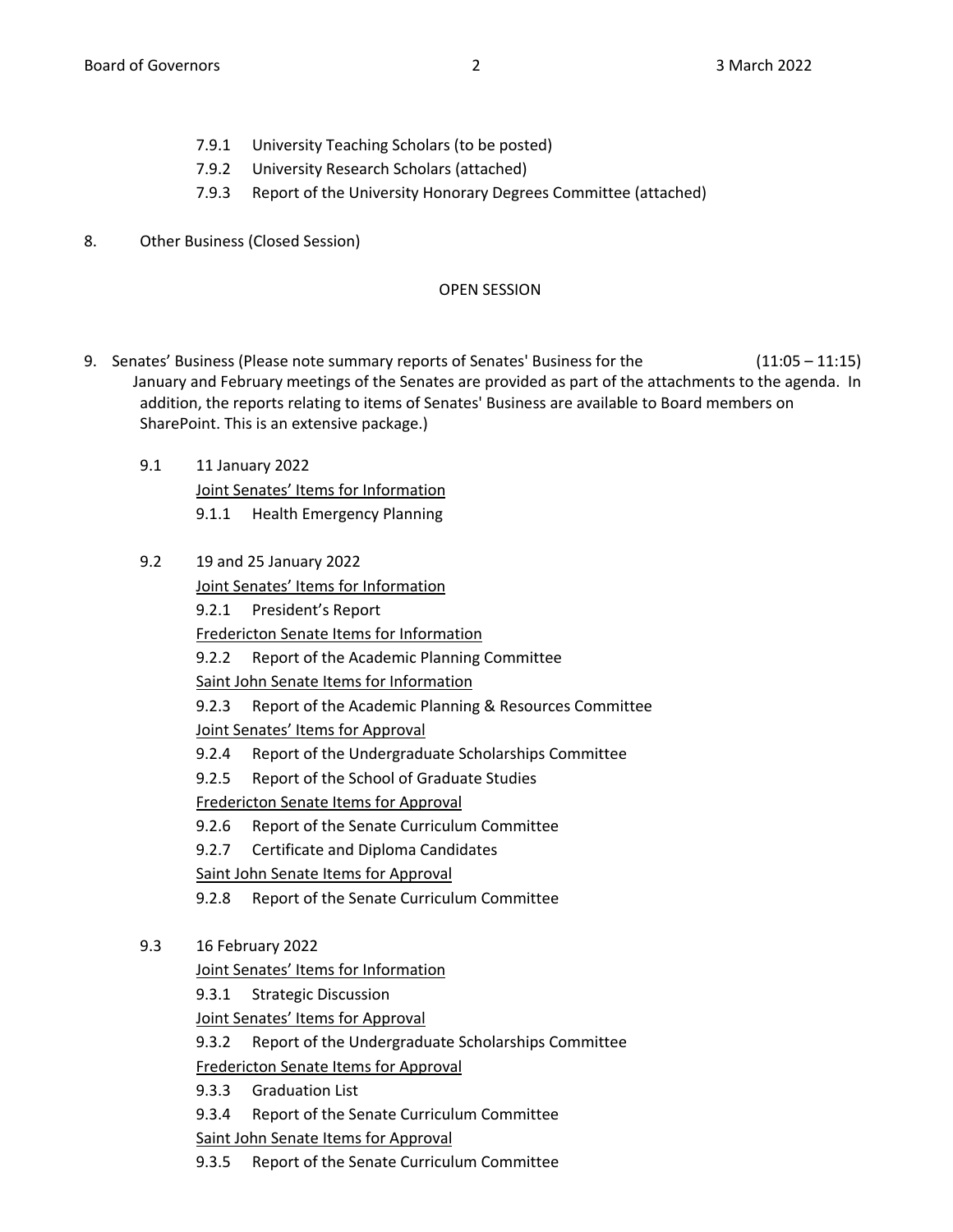| 9.4                              | Bachelor of Science in Engineering (Environmental Engineering) (attached)                                                                                                                                                                                                                                                                             |                   |  |  |  |  |  |
|----------------------------------|-------------------------------------------------------------------------------------------------------------------------------------------------------------------------------------------------------------------------------------------------------------------------------------------------------------------------------------------------------|-------------------|--|--|--|--|--|
|                                  | 10. Board Chair's Report                                                                                                                                                                                                                                                                                                                              | $(11:15 - 11:25)$ |  |  |  |  |  |
| 11.1.<br>11.2.<br>11.3.<br>11.4. | 11. Consent Agenda (Open Session)<br>Report of the Board Advancement Committee - Open Session (see item 7.1)<br>Report of the Board Executive Committee - Open Session (see item 7.2)<br>Report of the Board Investments Committee - Open Session (see item 7.4)<br>Report of the Board Nominating and Review Committee - Open Session (see item 7.5) | $(11:25 - 11:30)$ |  |  |  |  |  |
|                                  | 12. Other Business (Open Session)                                                                                                                                                                                                                                                                                                                     | $(11:30-11:35)$   |  |  |  |  |  |
| <b>CLOSED SESSION</b>            |                                                                                                                                                                                                                                                                                                                                                       |                   |  |  |  |  |  |
| 13.1.<br>13.2.                   | 13. President's Report<br>Report on Strategic Initiatives (attached)<br>Extension to Acting Appointment for Vice-President Academic (Fredericton)                                                                                                                                                                                                     | $(11:35-11:50)$   |  |  |  |  |  |
|                                  | 14. Board Education Session: Financial Reporting                                                                                                                                                                                                                                                                                                      | $(11:50-12:20)$   |  |  |  |  |  |
| 15.1.<br>15.2.                   | 15. In Camera Session<br>In Camera Meeting with the President<br>In Camera Meeting of Voting Board Members                                                                                                                                                                                                                                            | $(12:20-12:30)$   |  |  |  |  |  |
| 16. Adjournment                  |                                                                                                                                                                                                                                                                                                                                                       |                   |  |  |  |  |  |

17. Additional Opportunity for in Camera Discussion (Not Minuted)

Sarah J. DeVarenne, Secretary